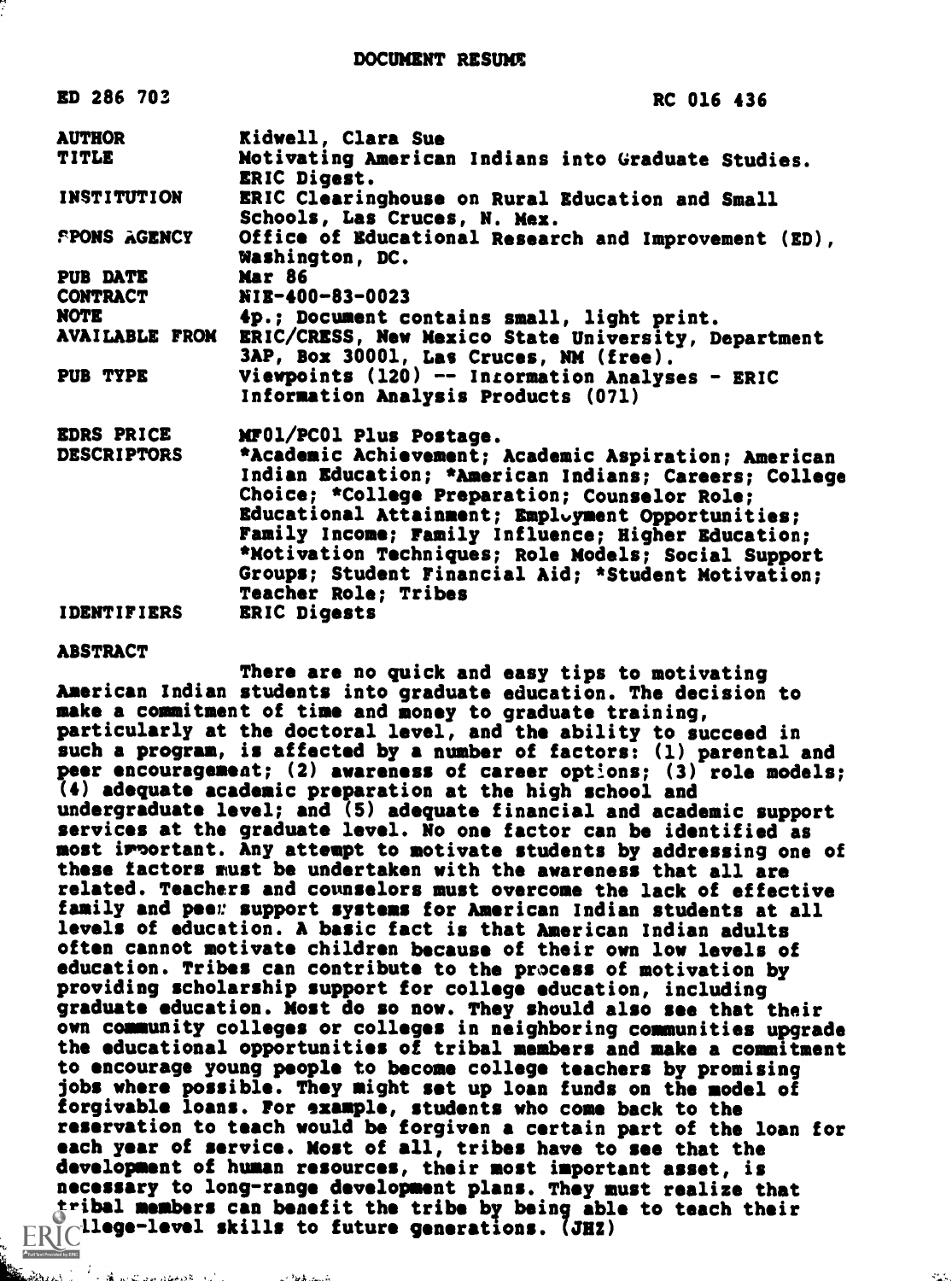ERIC DIGEST



AMERICAN INDIAN EDUCATION

 $436$ 

 $\tilde{\circ}$ 

**ERIC** 

Motivating American Indians Into Graduate Studies

By

Dr. Clara Sue Kidwell Associate Professor Native American Studies University of California, Berkeley

March 1986

U.S DEPARTMENT OF EDUCATION Office of Educational Research and Improvement EDUCATIONAL RESOURCES INFORMATION<br>CENTER (ERIC)

- 0 This document has been reproduced as received from the person or organization
- os ginating it<br>d Minor changes have been made to improve<br>reproduction quality

Points of view or opinions stated in this docu-ment do not necessarily represent official OERI position or policy



## ERIC CLEARINGHOUSE ON RURAL EDUCATION and SMALL SCHOOLS

 $\overline{c}$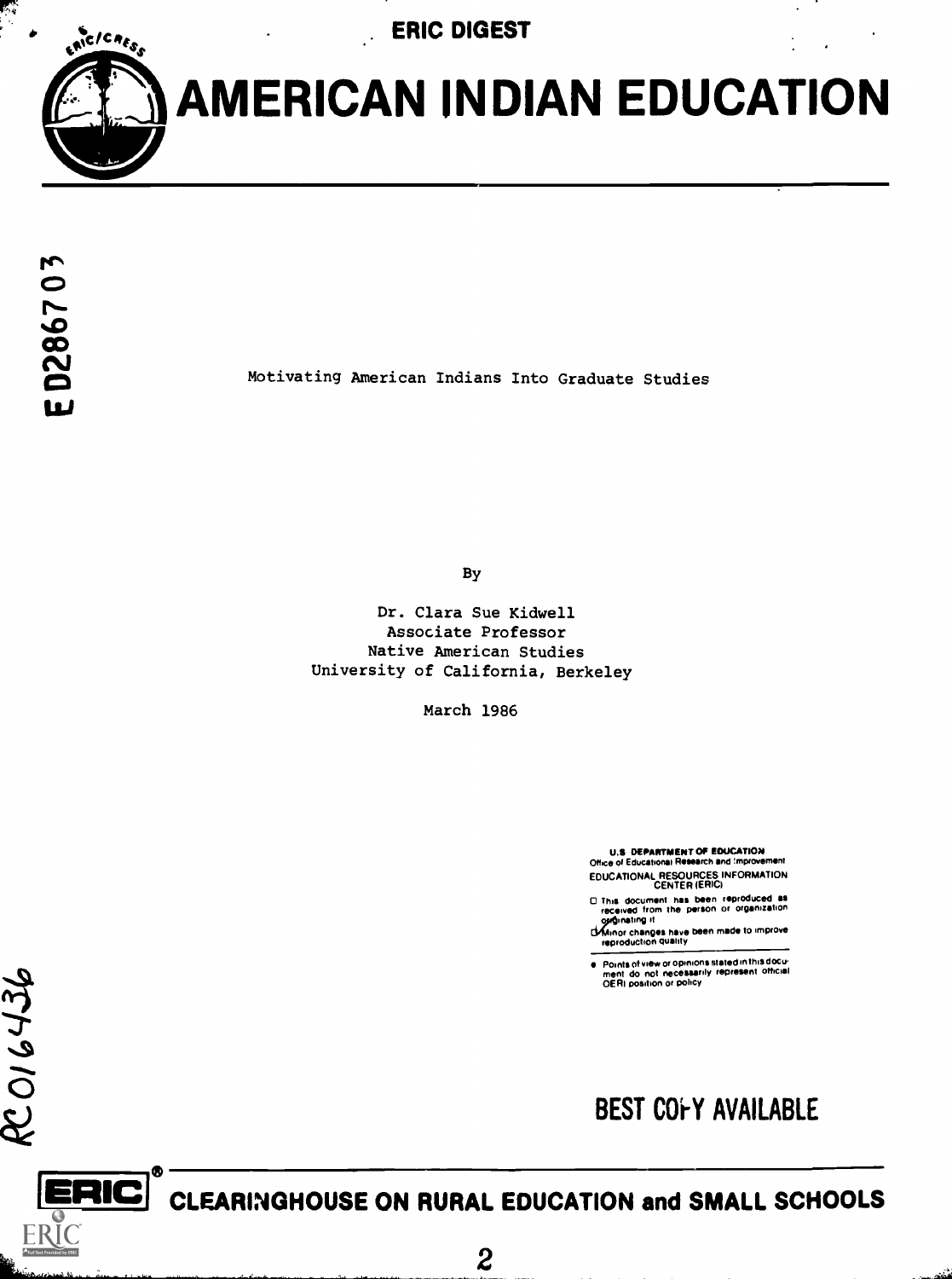## $t_n$ <sub>tic</sub>/c<sub>ac<sub>s</sub>, ERIC DIGEST</sub>

# AMERICAN INDIAN EDUCATION

## MOTIVATING AMERICAN INDIANS INTO GRADUATE STUDIES

Graduate education is important because it provides a level of training that provid; s professional competence in areas such as law, medicine, and higher education. This digest will deal with the factors that affect American Indian students' decivions concerning higher education and graduate school, and ways of motivating American Indian students to seek those degrees.

#### Why is graduate education Important for American Indian students?

Education beyond the bachelor's degree level gives students increased knowledge and expertise and a wider range of career options because of their specialized knowledge. Graduals education differs from undergraduate education because it demands greater independence. Graduate students develop the ability to analyze questions, do research on them, and propose solutions. In professional areas such as law, education, medicine, and business administration, graduate education provides training in the ways of carrying out professional responsibilities in a very specific manner. In academic areas s.ch as economics, political science, or sociology, graduate education provides mastery of a body of knowledge that can be imparted to students. Research can benefit Indian tribes and communities by providing new solutions to problems that may be confronting them. Teachers can train new generations of scholars. Graduate education can develop human knowledge; which is probably the most important resource that Indian people have.

### What Is the main obstacle to motivating American Indian students Into graduate education?

The main problem in getting Indians into graduate school is that there are so few of them who get into college. The drop-out rates for American Indian students are higher than for whites and similar to or higher than those for other minority groups at all levnis of education from high school through college and graduate school. Only 55% of Indian students graduate from high school, as compared with 83% of white students. Only 17% enter college, as compared with 38% of white' students. Those who graduate from college with a bachelor's degree are about as likely as white students to go on to graduate school, but only 2% complete a graduate or professional degree, as compared with 8% of white students (Astin, 1980). The problem is not so much in motivating those students who have succeeded in college as it is in motivating them to stay in school to get a bachelor's degree-a necessary prerequisite to a graduate degree. The problem goes back even further to the high drop out rates in high school. The real job of motivation must begin at the high school level. It is there that students begin to choose courses that will prepare them to succeed academically in college and in graduate school.

#### What factors motivate students to get graduate degrees?

Career opportunities are the main motivators for students to pursue. These must be kept in the minds of students at all levels of education. High school counselors must begin to tell students that they should prepare for well-paying jobs. They should point out that many Indian people have succeeded in becoming lawyers, social workers, and teachers. The maprity of graduate degrees that Indians earn are in professional fields at the master's level. In 1979 (the latest year for which comprehensive figures am available), almost 300,000 masters degrees were awarded nationally, of which 999, or 0.3%, were received by Indian students. The largest numbers were in education (451), business (135), public affairs (81), and health (59). These fields are generally perceived as important areas of professions: expertise in Indian communities.

M the doctoral level, of the more than 28,000 doctoral degrees awarded by U.S. colleges and universities in 1981, 89 (0.3%) went to American Indians. Of those, 12 were in the Life Sciences, 14 in the Social Sciences (the majority in Psychology), and 42 (almost half) were in Education. These numbers can be used to impress students with the need for Indian representation in graduate school. These figures also illustrate the fact that there are indians who have made it through graduate programs.

### What factors must counselors overcome in motivating indian students into graduate school?

Teachers and counselors must overcome the lack of effective family and peer support systems for indian students at all levels of education. A basic factor is that lndien adults often cannot motivate Indian children because of their own low levels

of education. According to the 1980 census, only 5.2% of Indian people in the 40-89 age range had completed 17 years of school, while 14.2% of the white population (almost 3 times as many) had completed that much. Thus, as a percentage of their respective populations, Indians who were in the age range to be responsible for college age children in 1980 were much less likely to have completed graduate education themselves. They were not able to tell their children what graduate education might demand or what opportunities it might present.

A second factor is the income level of families. The costs of college education continue to increase, and have done so at rates higher than the inflation rate of the American economy. The 1980 census data showed, however, that the median income of Indian families was \$13,724, while that of white families was \$20,835. This difference indicates how difficult it is for an average Indian family to afford the costs of college education-especially the costs of graduate education which continue for a longer time.

A third factor is the possible relationship between parental educational and income level and student scores on the Graduate Record Examination. The GRE is a widely used (although not universal) measure of student potential to complete a graduate program. There is a demonstrable, although not causal, relationship between parental educational and income level and student scores on the Graduate Record Examination. Some professional schools have specialized tests, such as the MCAT (Medical College Admission Test), the GMAT (Graduate Management Admission Tesi) and the LSAT (Law School Admission Test).

Since the tests are used by mary universities as part of the decision-making process on graduate admissions, their importance is significant to the access of rrenority students to graduate education. Although research has shown that minority students consider that the tests are more crucial to graduate admission than do white students, graduate departments that use the tests do not make automatic decisions based on them. Counselors should be aware of this fact and convey it to students.

A fourth factor in the underrepresentation of American Indians in graduate school is the nature of the colleges that they attend. In the fall of 1978, the largest percentages of American Indian students enrolled in higher education were in 2-year colleges (53% of the total). Only 12% were enrolled in universities, i.e., institutions that had some graduate programs. Students who enter junior colleges are substantially less likely to get a baccalaureate degree than students who enter 4-year colleges (Austin p. 41) The community colleges which serve Indian reservations, however, probably provide the only real opportunity for reservation residents to enter college programs

Although college transfer programs are offered at virtually all Indian-controlled community colleges, the majority of students are enrolled in vocational programs. Tnbal councils must support the development of their own tribally controlled community colleges. These colleges must offer the kinds of basic liberal arts courses 111 writing skills, sciences, social sciences, and humanities that will prepare students to transfer to 4-year colleges Tribal education specialists should seek the assistance of teachers at those colleges in structuring curricula to meet the requirements of transfer. An important issue in transferability of junior college courses is their comparability to courses offered at the 4-year institution. Tribal community colleges must begin to develop agreements with state institutions to assure that students will be able to transfer their units. Instructors and counselors at the junior colleges need to be able to advise students to take those courses that will transfer.

Indian students who attend 4-year institutions are less likely than white students to go to universities which offer graduate programs (19.7% of white students do; only 12.5% of Indian students). They are thus less likely to be exposed to the process of research that is the heart of academic graduate education. They are less likely to be taught by professors who are actively engaged in research. They do not see graduate students at work Students who express an interest in graduate education should be encouraged strongly to attend an institution that has both undergraduate and graduate programs

Role models are another factor in motivating Indian students into certain kinds of graduate education Indian students at the undergraduate level see few Indian graduate students and probably even fewer Indian teachers. According to a report by the Carnegie Foundation based on a survey of college teachers in 1982-83,



## ERICHC CLEARINGHOUSE ON RURAL EDUCATION and SMALL SCHOOLS

أأناط المأموس وصاريف والمراجع

3